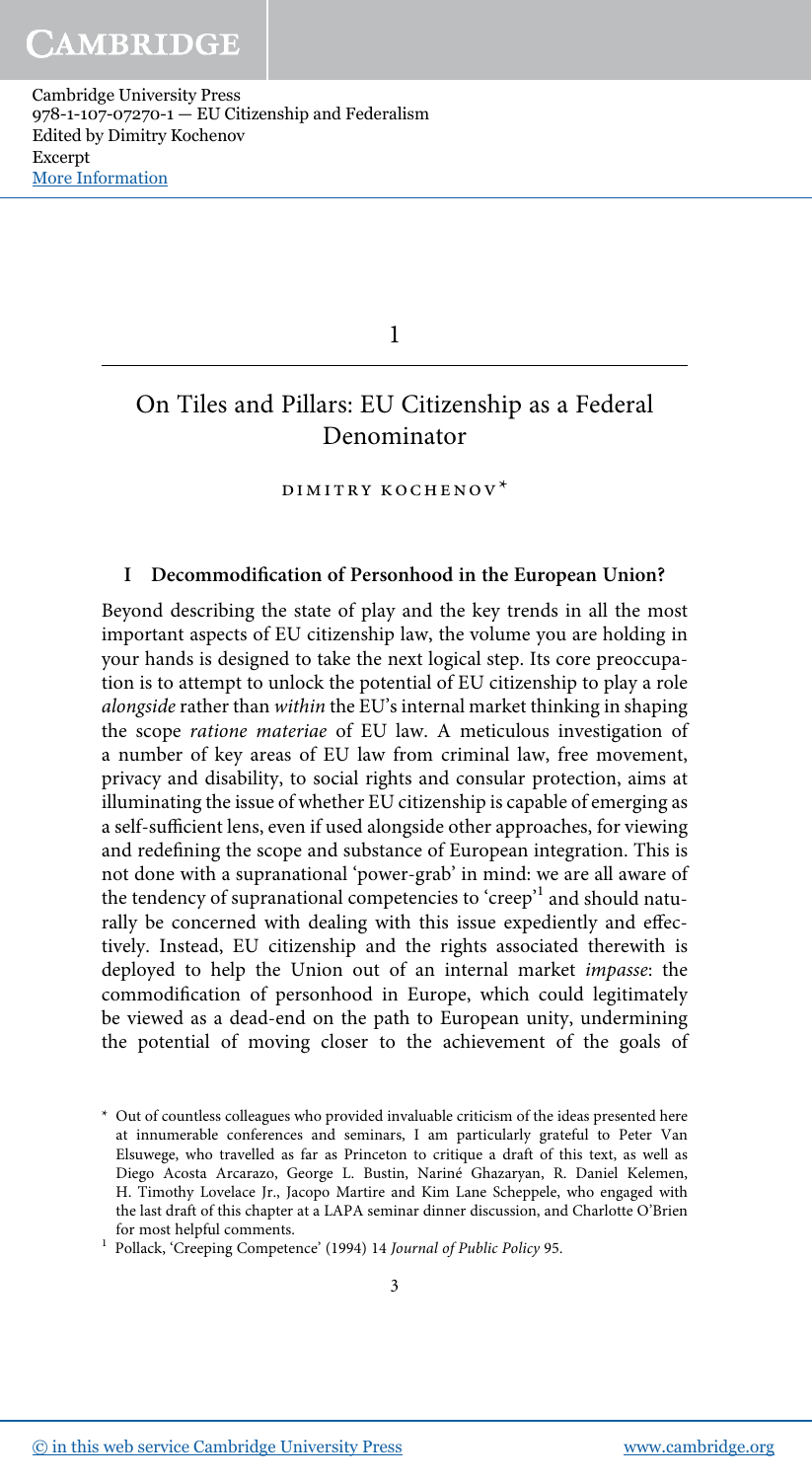4 DIMITRY KOCHENOV

integration going back to the founding moment.<sup>2</sup> One cannot but agree with Daniel Sarmiento and Eleanor Sharpston writing elsewhere in this volume: 'the time has come to define what the "fundamental status" of EU citizenship actually entails'.<sup>3</sup>

Being a citizen is much more than taking a bus across a (usually invisible) border<sup>4</sup> or being employment-worthy while away from home and thus qualifying for the protections of EU law.<sup>5</sup> There is thus important potential to be unlocked. How to unlock this potential and to make it work for the benefit of all Europeans, while strictly adhering to the principle of conferral, is the core question behind this volume.

That 'people must be defined as bearers of commodities in order to gain the rights granted by EU law<sup>16</sup> is, notwithstanding the intimate

If one insists on the premise that physical movement to a Member State other than the Member State of nationality is required before residence rights as a citizen of the Union can be invoked, the result risks being both strange and illogical. Suppose a friendly neighbour had taken Diego and Jessica on a visit or two to Parc Astérix in Paris, or to the seaside in Brittany. They would then have received services in another Member State. Were they to seek to claim rights arising from their 'movement' it could not be suggested that their situation was 'purely internal' to Belgium. Would one visit have sufficed? Two? Several? Would a day trip have been enough; or would they have had to stay over for a night or two in France?

- <sup>5</sup> Cf. Tryfonidou, 'Reverse Discrimination in Purely Internal Situations', (2008) 35 LIEI 43; Van Elsuwege and Adam, 'Situations purement internes, discriminations à rebours et collectivités autonomes après l'arrêt sur l'Assurance soins flamande' (2008) 44 CDE 655, 662–78; Nic Shuibhne, 'Free Movement of Persons and the Wholly Internal Rule' (2002) 39 CMLRev 731; Papadopoulou, 'Situations purement internes et droit communautaire' (2002) 38 CDE 95; Poiares Maduro, 'The Scope of European Remedies', in Kilpatrick et al. (eds.), The Future of Remedies in Europe (Hart, 2000); Tagaras, 'Règles communautaires de libre circulation, discriminations à rebours et situations dites "purement internes"', in Mélanges en Hommage de Michel Waelbroeck, vol. 2 (Bruylant, 1999).
- <sup>6</sup> Peebles, 'A Very Eden of the Innate Rights of Man?' (1997) 22 Law and Social Inquiry 581, 605; Allott, 'European Governance and the Re-branding of Democracy' (2002) 27 ELRev 60; Kochenov (n. 2); O'Brien, 'I Trade Therefore I Am' (2013) 50 CMLRev 1643; Caro de Sousa, 'Quest for the Holy Grail' (2014) 20 ELJ 499. Kochenov, 'Neo-Mediaeval Permutations of Personhood in Europe', in Azoulai et al. (eds.), Ideas of the Person and Personhood in European Union Law (Hart, 2016); O'Brien, 'Civis capitalist sum: Class as the New Guiding Principle of EU Free Movement Rights' (2016) 52 CMLRev 937.

<sup>2</sup> Kochenov, 'The Citizenship Paradigm' (2013) 15 CYELS 197.

<sup>3</sup> Sarmiento and Sharpston in this volume, 227.

<sup>&</sup>lt;sup>4</sup> Europe is a continent of those who 'move freely': Favell, Eurostars and Eurocities (Blackwell, 2008). Being ready to use this freedom often shapes the law applicable to your case. The standard logic behind the delimitation of the scope of EU law has best been explained by AG Sharpston in her Opinion in C-34/09, Ruiz Zambrano, EU:C:2010:560, para. 86. The passage is worth quoting in full (footnotes omitted):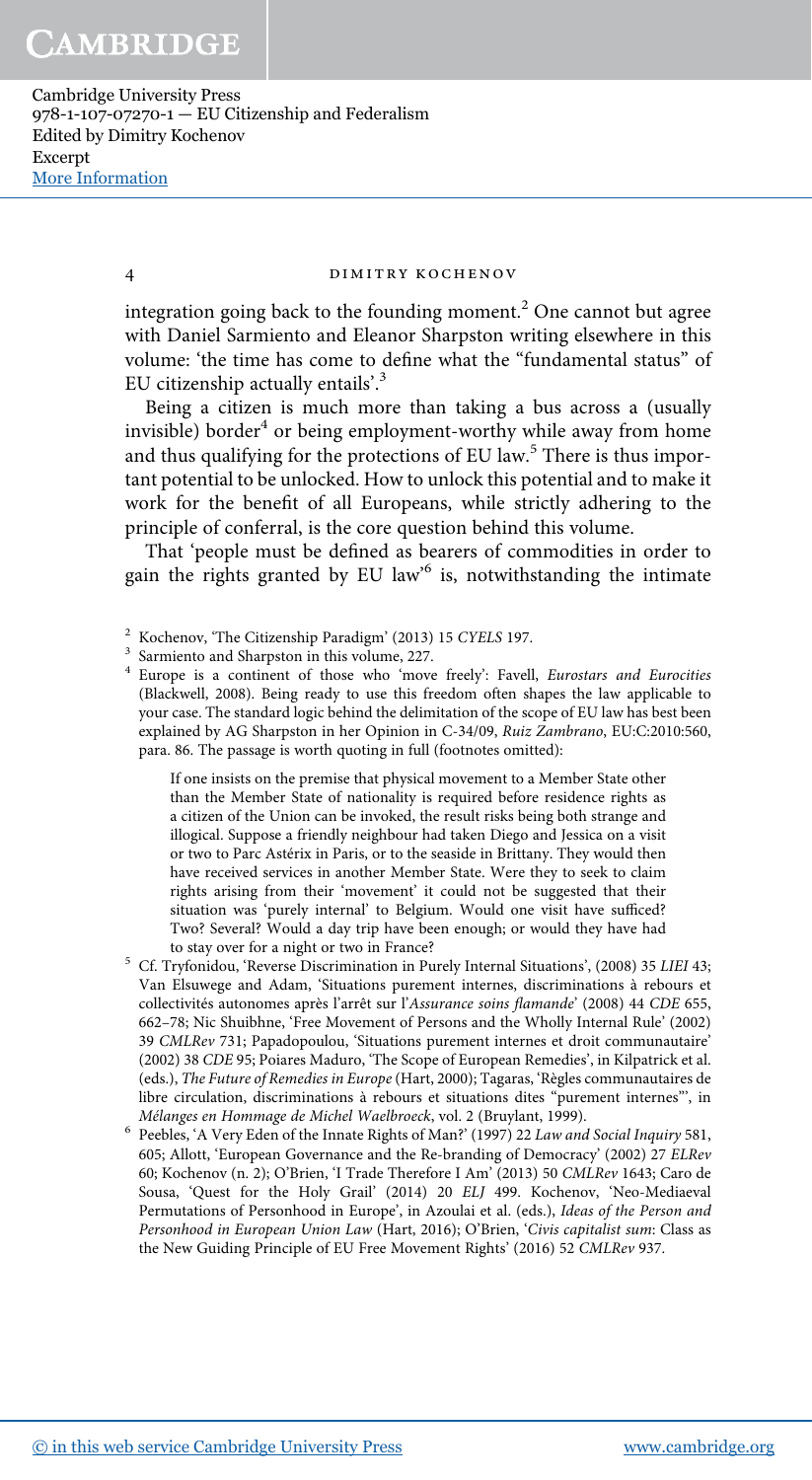#### eu citizenship as a federal denominator 5

relationship between EU law and fundamental rights, $^7$  quite an apt way to capture the nature of the supranational legal system in Europe. Citizenship, on the contrary, presupposes a legal status of equals, associated with political empowerment and the enjoyment of rights, or in T.H. Marshall's iconic distillation, 'basic human equality associated with the concept of full membership of a community.<sup>'8</sup>

A hope has recently arisen in the academic doctrine<sup>9</sup> inspired by conceptually significant signs coming from the European Court of Justice (ECJ)<sup>10</sup> and the rich history of critiquing the status quo, $^{11}$  that the core assumptions underlying EU law and leading to the commodification of the individual could be giving way to a somewhat more mature – constitutional – approach to personhood in EU law.<sup>12</sup> The change could be driven by placing EU citizenship status and the essence of the rights this status is associated with at the core of EU constitutionalism, allowing the two to take a notable place among the main factors delimiting the material scope of EU law, thus putting the EU federal bargain on a more coherent,

- <sup>7</sup> For a detailed analysis, see Sharpston, 'Citizenship and Fundamental Rights', in Cardonnel et al. (eds.), Constitutionalising the EU Judicial System (Hart, 2012). Cf. Iglesias Sánchez, 'Fundamental Rights and Citizenship of the Union at a Crossroads' (2014) 20 ELJ 464. See also O'Leary, 'The Relationship Between Community Citizenship and the Protection of Fundamental Rights in Community Law' (1995) 32 CMLRev 519.
- 8 Marshall, Citizenship and Social Class (Pluto Press, 1992), 6.
- $^{9}$  E.g., Caro de Sousa (n.6); Lenaerts, 'Civis Europæus Sum', in Cardonnel et al. (eds.) (n.7); Kochenov, 'A Real European Citizenship' (2011) 18 CJEL 56; Platon, 'Le champ d'application des droits du citoyen européen après les arrêts [Ruiz] Zambrano, McCarthy et Dereçi' (2012) 48 RTDEur 21; van den Brink, 'EU Citizenship and EU Fundamental Rights' (2012) 39 LIEI 273; M. Hailbronner and Iglesias Sánchez, 'The European Court of Justice and Citizenship of the European Union' (2011) 5 Vienna Journal of International Constitutional Law 498; Spaventa, 'Seeing the Wood Despite the Trees?' (2008) 45 CMLRev 13. A whole new wave of EU citizenship scholarship literature was inspired by a spectacularly well-argued, detailed, and forward-looking Opinion of AG Eleanor Sharpston in Ruiz Zambrano.
- <sup>10</sup> See the whole line of cases commenced with C-135/08, Rottman, EU:C:2010:104; C-34/09, Ruiz Zambrano, EU:C:2010:560; C-434/09, McCarthy, EU:C:2011:277.
- $11$  Writing as early as in 1986, David Pickup argued that 'The just and common sense principle must be that the nationals of all Member States are entitled to the same treatment by any given Member State. To say otherwise is to promote discrimination which is, in effect, based upon the difference in nationality of the victim': Pickup, 'Reverse Discrimination and Freedom of Movement of Workers' (1986) 23 CMLRev 135. Cf. the literature in n.5, and section IV.B. below.
- <sup>12</sup> For the legal significance of the persons/citizens divide, see, e.g., Bosniak, 'Persons and Citizens in Constitutional Thought' (2010) 8 I-CON 9; Azoulai, 'L'autonomie de l'individu européen et la question du statut', EUI Working Paper LAW 2013/14. Cf. Kostakopoulou, The Future Governance of Citizenship (Cambridge University Press, 2008); Azoulai et al. (eds.) (n.6).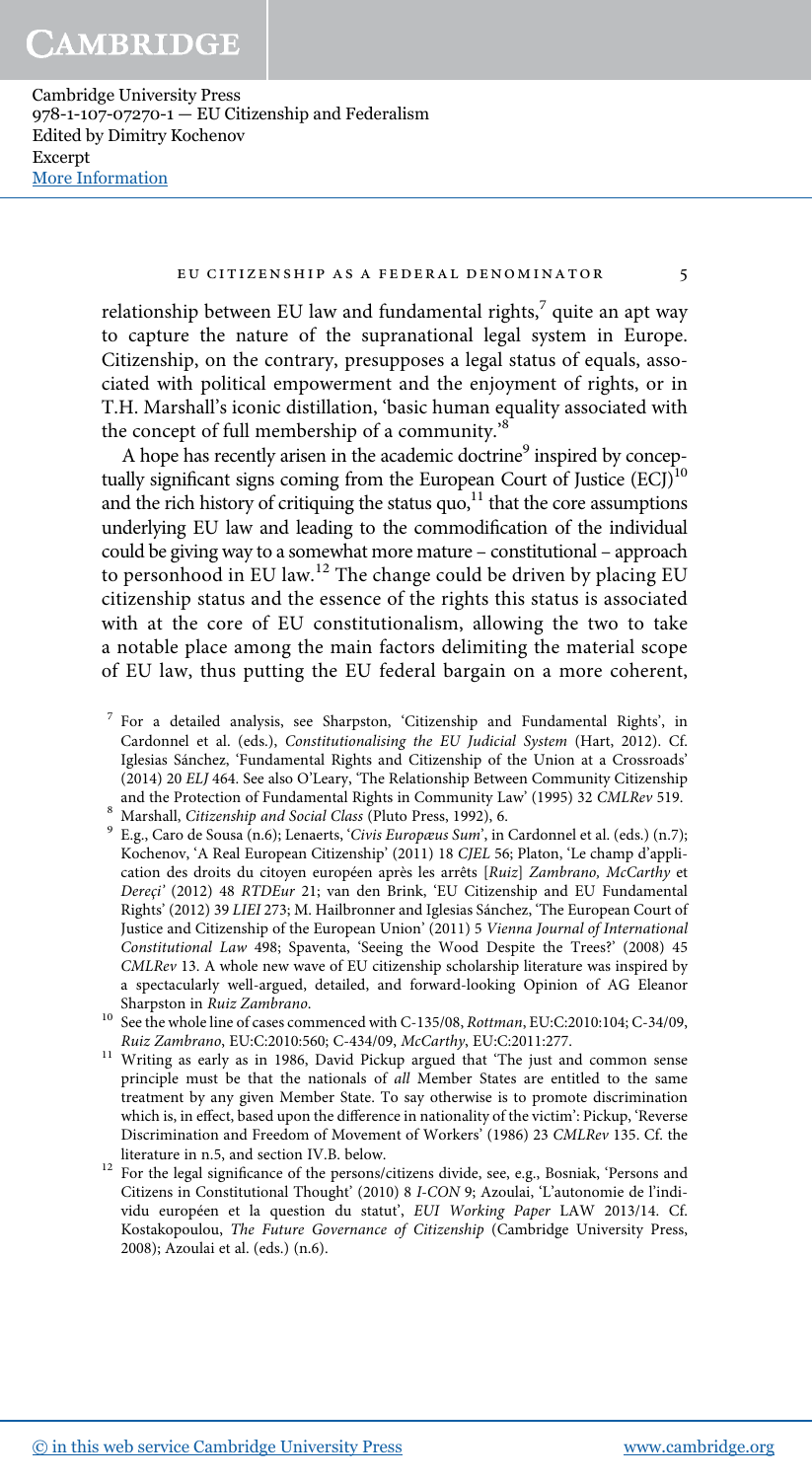#### 6 **DIMITRY KOCHENOV**

logical and just foundation.<sup>13</sup> The cases of Dr Rottmann and Mr Ruiz Zambrano – criticised for the lack of doctrinal clarity<sup>14</sup> and simultaneously praised for almost boring predictability, if not inevitability  $^{15}$  – played a particularly important role here. Rottmann teaches us that EU law, at least potentially, restrains the national law of the Member States in all situations 'capable of causing [EU citizens] to lose the status conferred by Article 17 EC [now 9 TEU and 20 TFEU] and the rights attaching thereto',<sup>16</sup> since any such situation would fall, 'by reason of its nature and its consequences, within the ambit of European Union law'.<sup>17</sup> Ruiz Zambrano built on this, clarifying that any measures, 'which have the effect of depriving citizens of the Union of the genuine enjoyment of the substance of the rights conferred by virtue of their status as citizens of the Union<sup>', 18</sup> are equally within the ambit of EU law. EU citizenship, through the rights associated therewith, seemingly acquired the ability to affect the material scope of EU law directly.

The starting assumption behind the recent hopes has been that simple respect for rights cannot be enough: without giving EU citizenship at least a minimally significant structural role in the delimitation of competences between the Union and the Member States, a simple insistence on rights is bound to result in the exacerbation of the problems the EU faces, since the internal market logic would still play a key role in the distribution of the rights the EU is protecting – precisely what one would seek to avoid when attempting to turn market constitutionalism into fullfledged constitutionalism.<sup>19</sup> Citizenship should thus be approached as contestation territory,<sup>20</sup> playing a structural role in the organisation of power in the federal Union.<sup>2</sup>

<sup>21</sup> On citizenship in the federal contexts, see, e.g., Jackson, 'Citizenship and Federalism', in Aleinikoff and Klusmeyer (eds.), Citizenship Today (Carnegie Endowment for International Peace, 2001). For analyses of the European and comparative perspectives,

<sup>13</sup> Caro de Sousa (n.6); Kochenov (n.9).

<sup>&</sup>lt;sup>14</sup> Nic Shuibhne, 'Seven Questions for Seven Paragraphs' (2011) 36 ELRev 161; Šadl, 'Case – Case Law – Law' (2013) 9 EuConst 205.

<sup>&</sup>lt;sup>15</sup> See, e.g., the chapter by Davies in this volume; Davies, 'The Entirely Conventional Supremacy of Union Citizenship and Rights', in Shaw (ed.), Has the European Court of Justice Challenged Member State Sovereignty in Nationality Law?, EUI Working Paper RSCAS 2011/5. Kochenov, 'Annotation of Case C-135/08, Rottmann' (2010) 47 CMLRev

<sup>1831.&</sup>lt;br><sup>16</sup> C-135/08, *Rottman*, para. 42. <sup>17</sup> Ibid. (emphasis added).

<sup>&</sup>lt;sup>18</sup> C-34/09, Ruiz Zambrano, para. 42 (emphasis added).

<sup>&</sup>lt;sup>19</sup> Weiler, 'Bread and Circus' (1998) 4 CJEL 223.

 $^{20}\,$  For a coherent theory of citizenship building uniquely on this idea, see the work of Engin Isin, e.g., Isin, 'Citizenship in Flux' (2009) 29 Subjectivity 367.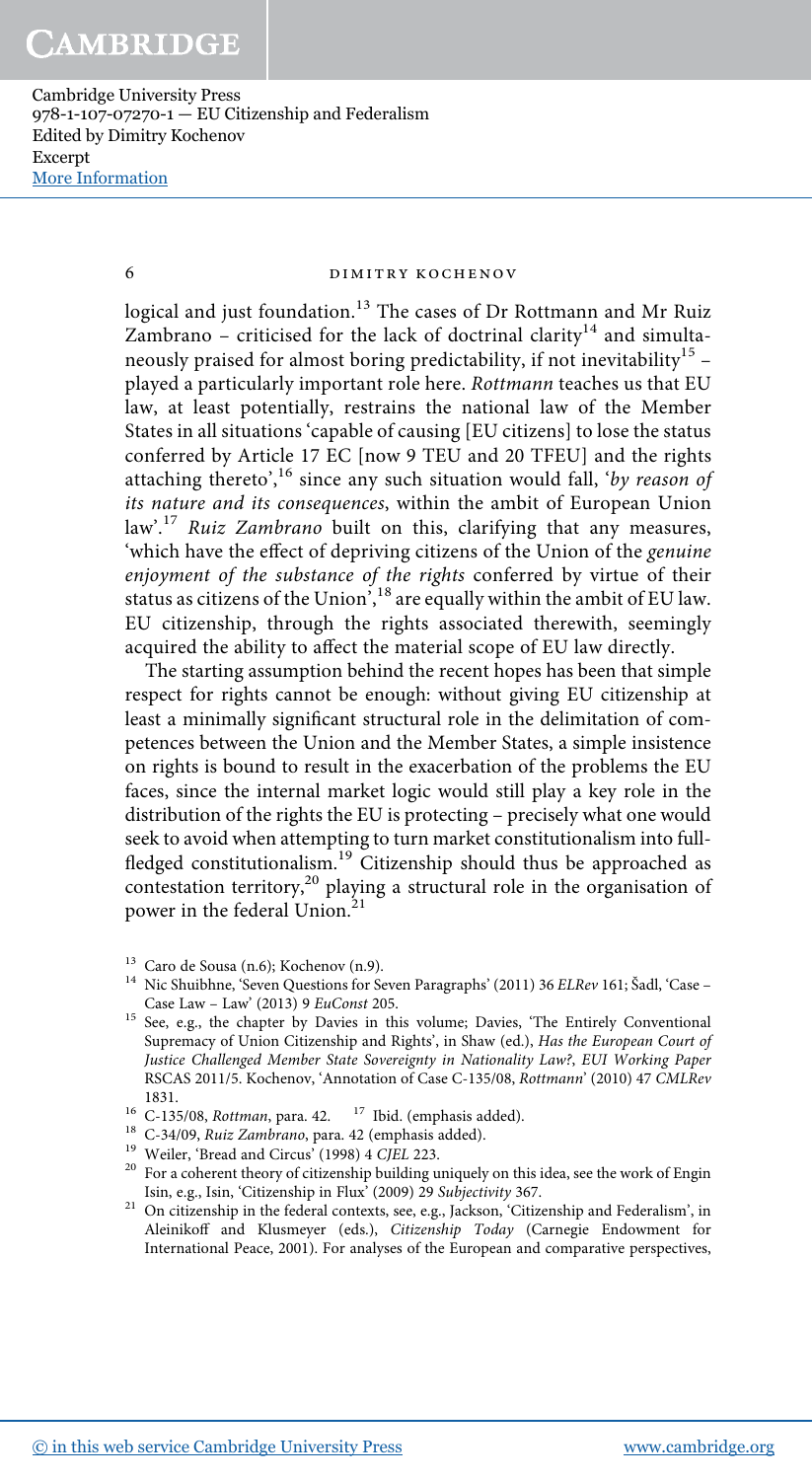### eu citizenship as a federal denominator 7

# A Drawbacks of the Current Framing of Citizenship in the Context of EU Law

The Court's excursion down the path of human (rather than economic<sup>22</sup>) personhood seems to many to have been short-lived.<sup>23</sup> The ECJ president Koen Lenaerts and José Gutiérrez-Fons claim elsewhere in this volume that the EU is already a democracy and functions smoothly within the scope of its delegated powers,  $^{24}$  thus presenting the arguments for change as superfluous, if not ultra vires, as 'the rights attaching to [EU citizenship] do not fully capture the link between EU citizenship and the democratic governance of the EU'. <sup>25</sup> Yet numerous scholars tend to disagree with this view on a number of important grounds.<sup>26</sup>

At issue is not so much whether the EU could formally be presented as a democracy, but whether the Treaties and the case law allow for a more humane construction of personhood in EU law, $27$  which would not structurally foreclose dignity by sticking strictly to the internal market

see Schönberger, 'European Citizenship as Federal Citizenship' (2007) 19 ERPL 63; Neuman 'Fédéralisme et citoyenneté aux Etats Unis et dans l'Union européenne' (2003) 21 Critique Internationale 151; van der Mei, 'Freedom of Movement for Indigents' (2002) 19 Arizona Journal of International & Comparative Law 803; Fischer, 'European Citizenship' (2002) 5 CYELS 357; Strumia, 'Citizenship and Free Movement' (2006) 12 CJEL 714; Timmermans, 'Lifting the Veil of Union Citizens' Rights', in Colneric et al. (eds.), Festschrift für Gil Carlos Rodríguez Iglesias (Berliner Wissenschafts-Verlag, 2003). For a truly magisterial analysis, see, Schönberger, Unionsbürger. Europas föderales Bürgerrecht in vergleichender Sicht (Mohr Siebeck, 2006).

- <sup>22</sup> The distinction between what is economic and what not is necessarily blurred, which does not help shape the clarity of current EU law. For an analysis of the legal-historical evolution of the approaches to 'economic', see Kochenov and Plender, 'EU Citizenship: From an Incipient Form to an Incipient Substance?' (2012) 37 ELRev 369, esp. 373–74; Nic Shuibhne (n.5).
- <sup>23</sup> C-434/09, McCarthy; C-256/11, Dereçi, EU:C:2011:734; C-87/12, Ymeraga, EU: C:2013:291; C-40/11, Iida, EU:C:2012:691; C-86/12, Alokpa, EU:C:2013:645. Some scholars strongly criticise the Court (e.g., Spaventa's chapter in this volume) others tend to rationalise the recent developments (e.g., the chapters by Nic Shuibhne and Azoulai in this volume). For a justification of the recent case law from the point of view of the internal coherence as well as the proclaimed democratic nature of the EU, see the epilogue by Lenaerts and Gutiérrez-Fons, in this volume. For the same from the point of view of
- federalism, see Nic Shuibhne's chapter in this volume.<br>Lenaerts and Gutiérrez-Fons in this volume.<br><sup>25</sup> Ibid., 752. <sup>24</sup> Lenaerts and Gutiérrez-Fons in this volume.
- <sup>26</sup> See, e.g., the chapters by van den Brink, Davies, Spaventa, and Iglesias Sánchez in this volume. Cf. Allott (n.6); Davies, 'Social Legitimacy and Purposive Power', in Kochenov et al. (eds.), Europe's Justice Deficit? (Hart, 2015); Somek, 'Europe: Political, Not Cosmopolitan' (2014) 20 ELJ 142; Kochenov (n.6); Strumia, 'Remedying the Inequalities of Economic Citizenship in Europe' (2011) 17 ELJ 725.
- <sup>27</sup> Sharpston (n.7); Kochenov, 'Citizenship Without Respect', Jean Monnet Working Paper 08/2010.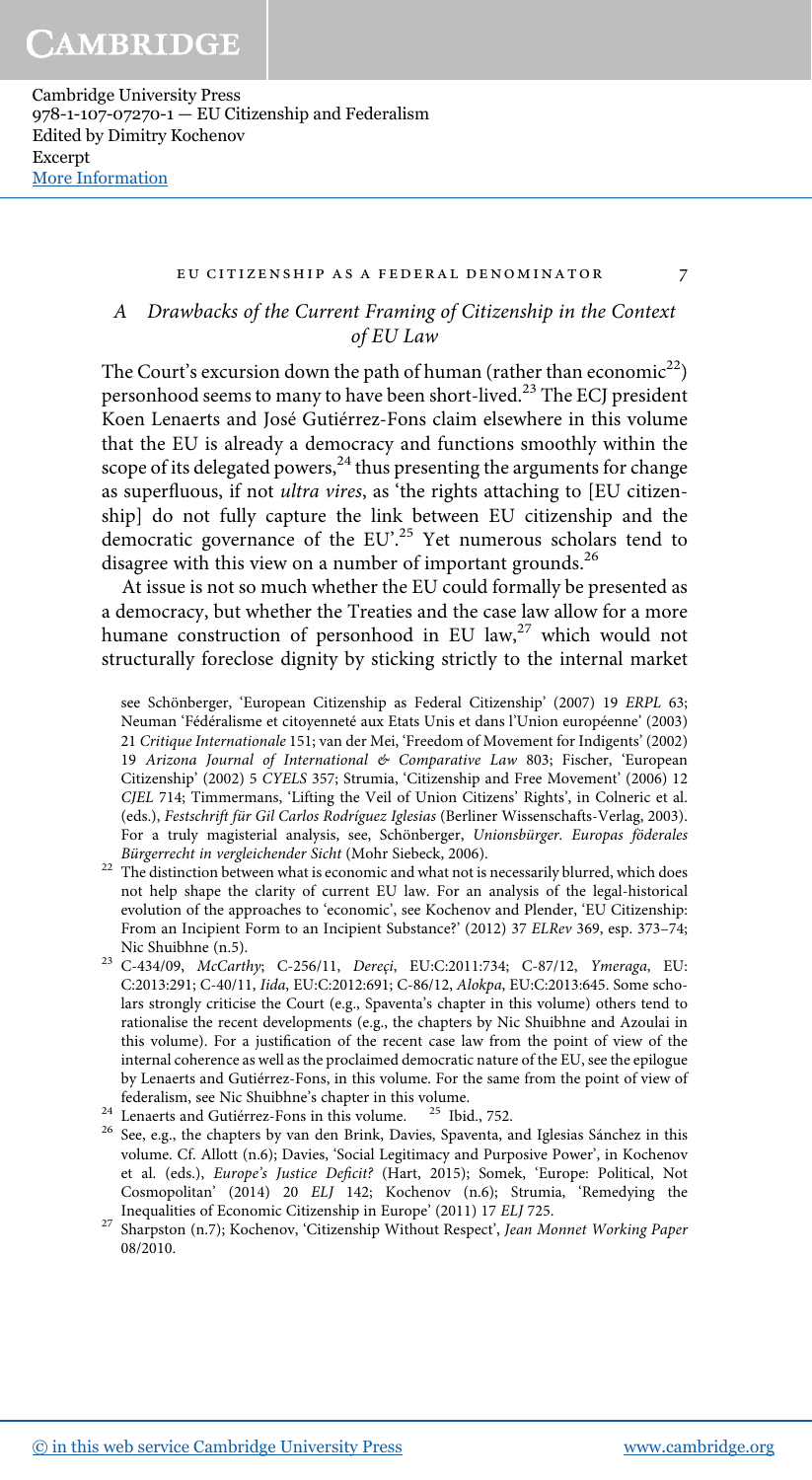## 8 **DIMITRY KOCHENOV**

considerations in the determination of the scope of applicable EU-level rights and whether such a construction would be legally sound and politically feasible. This will determine whether the current EU legal regime of construing personhood, rights, and the vertical delimitation of powers between the EU and the Member States – the tripartite focus of this volume – is sustainable in the medium- to long-term, ensuring the continued success of the EU in the face of the many crises it is facing.<sup>28</sup> To be blinded by difficulties is unwise. Eleanor Spaventa is right: 'hard times do not necessarily have to make bad laws'.<sup>29</sup>

A legal system where the commodification of the human being is the core rationale behind the construction of personhood in law is most unlikely to win firm support among those it commodifies, going beyond the delight of those very few who are liberated from specific national law obligations as a result of moving about or economic activity, and thus seeing EU law applying to their case. The fundamental principle of equality demanded by the citizenship logic is replaced by liberty from national regulation for a small, vaguely defined group as the guiding principle. Yet liberty from local regulation is self-evidently hardly a sound foundation to build a legal system upon. There is another side to this story, however: this understanding of liberty implies freeing the market from any democratic control, while decoupling citizenship from liberty understood as the idea of collective self-determination.<sup>30</sup> Should this thinking be correct, the EU's 'democracy', praised in the legal texts,<sup>31</sup> emerges as a rather flimsy façade for something else, protecting the market from the citizens, rather than the other way round. We could

 $^\mathrm{28}$  Amtenbrink, 'Europe in Times of Economic Crisis', in Dougan et al. (eds.), Empowerment and Disempowerment of the European Citizens (Hart 2012) 171, Šadl and Rask Madsen, 'Did the Financial Crisis Change European Citizenship Law?' (2016) ELJ 40. Cf. Athanassiou and Laulhé Shaelou in this volume; Łazowski, 'EU Withdrawal' (2016) 22 EPL 115; Menéndez, 'The Existential Crisis of the European Union' (2013) 14 GLJ 453; Adams et al. (eds.), The Constitutionalisation of European Budgetary Constraints (Hart, 2014); von Bogdandy and Sonnevend (eds.), Constitutional Crisis in the European Constitutional Area (Hart, 2015).

 $29 \text{ Spaventa in this volume, } 225.$ 

<sup>&</sup>lt;sup>30</sup> Davies, 'Humiliation of the State as a Constitutional Tactic', in Amtenbrink and van den Bergh (eds.), *The Constitutional Integrity of the European Union* (Asser, 2010), 147;<br>Somek, 'The Individualisation of Liberty' (2013) 4 *Transnational Legal Theory* 258; Somek, 'On Cosmopolitan Self-Determination' (2012) 1 Global Constitutionalism 405. Cf. Streeck, 'The Crisis in Context', in Schäfer and Streeck (eds.), Politics in the Age of Austerity (Polity, 2013) 264.

<sup>&</sup>lt;sup>31</sup> For a detailed analysis, see, Lenaerts and Gutiérrez-Fons in this volume. See also Fabbrini in this volume.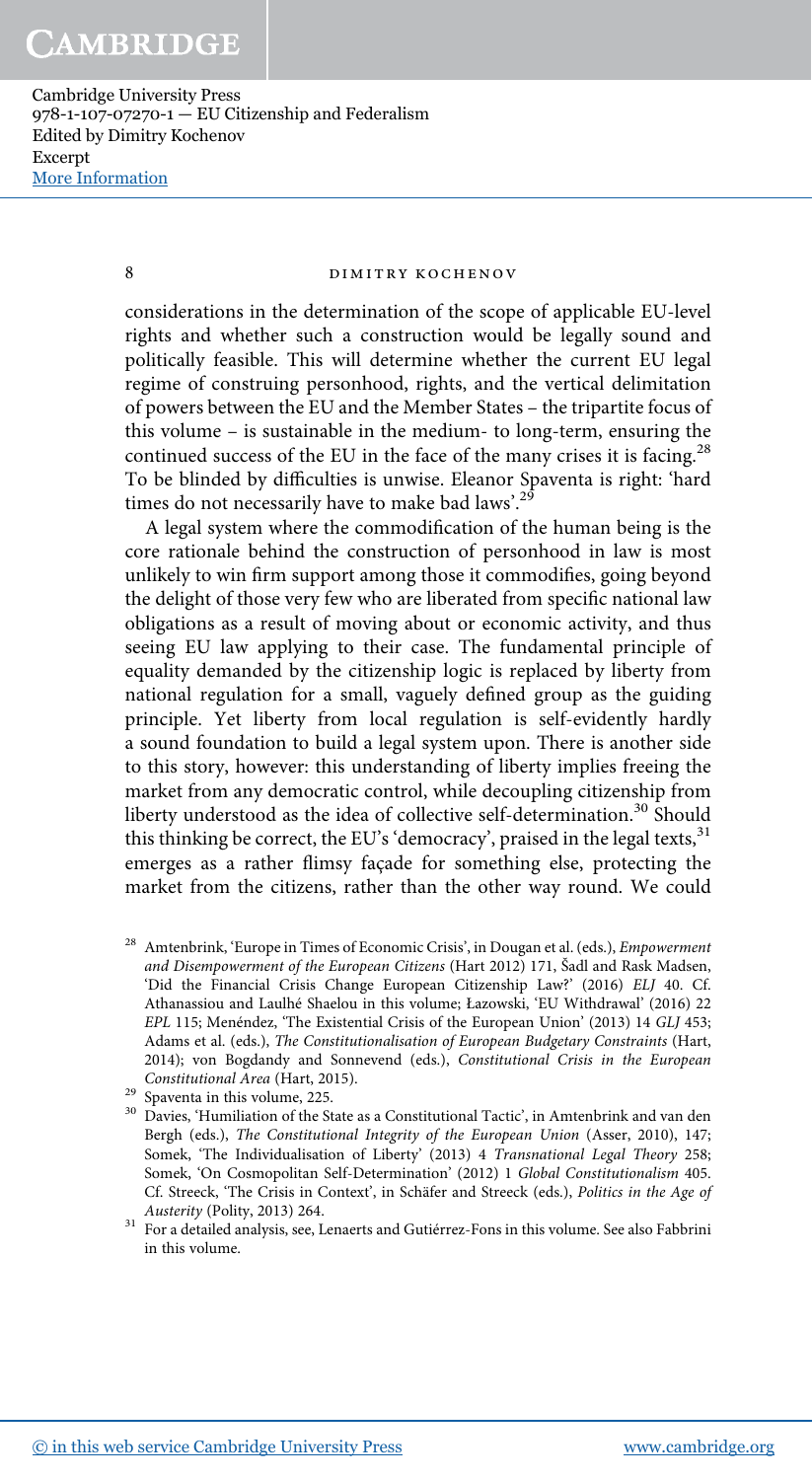### eu citizenship as a federal denominator 9

compare the effects of large chunks of EU law applied to persons 'on the ground' with the effects of the extraterritoriality agreements<sup>32</sup> on some nations during the previous incarnation of international law predating the introduction of the principle of the sovereign equality of states.<sup>33</sup> Such arrangements institutionalised the carving out from the scope of local law a number of diverse groups of individuals based on their personal legal statuses, histories and family connections.

The consequences of the current framing of the law, which is, as Gareth Davies rightly says, 'convoluted and unconvincing', 34 are threefold. First, the EU legal system can legitimately be perceived as unjust, since the logic of a true constitution is precisely about protecting human dignity and freedom from commodification, rather than making the scope of the available citizenship rights dependent on economic considerations. Second, the legal system undermines equality and thereby citizenship, of which equality is the core element, since equality before the law is precisely about combating commodification in the name of citizenship and social coherence.<sup>35</sup> This does not change depending on the level of the law: either you are carved out from the national legal sphere by EU law or denied inclusion within the scope of EU law does not matter as long as the accepted constitutional principles proclaimed in the national constitutions and Article 2 TEU do not play a role in determining who is to be carved out from the scope of a particular legal system and who is not.<sup>36</sup> Third, the legal system makes political contestation and fully-fledged participation impossible, thereby severely limiting the number of avenues for the legitimation of supranational law.<sup>37</sup> When combined, these three factors strip EU citizens of dignity and create a strong temptation to call the legal system in question authoritarian.<sup>38</sup> Citizenship remains paralysed, the wording of the Treaty pointing to its potential importance notwithstanding. Upholding and perpetuating such paralysis on procedural grounds is bound to magnify the drawbacks of

<sup>32</sup> Kayaoglu, 'The Extension of Westphalian Sovereignty' (2007) 51 International Studies Quarterly, 649.

<sup>&</sup>lt;sup>33</sup> On the elevation of statehood in the contemporary understanding of the term to the leading form of institutional organisation of human societies worldwide: Kjær, Constitutionalism in the Global Realm (Routledge 2014).

<sup>&</sup>lt;sup>34</sup> Davies in this volume, 483 (speaking, in particular, about the scope of the Charter of Fundamental Rights of the EU, which is crucially relevant for the understanding of the

substance of the rights guaranteed by the EU legal order).<br><sup>35</sup> Kochenov (n.27), esp. 12–25. <sup>36</sup> Ibid., 34–57. <sup>37</sup> Somek (n.30); Allott (n.6).

<sup>38</sup> Somek, 'Delegation and Authority' (2015) 21 ELJ 240.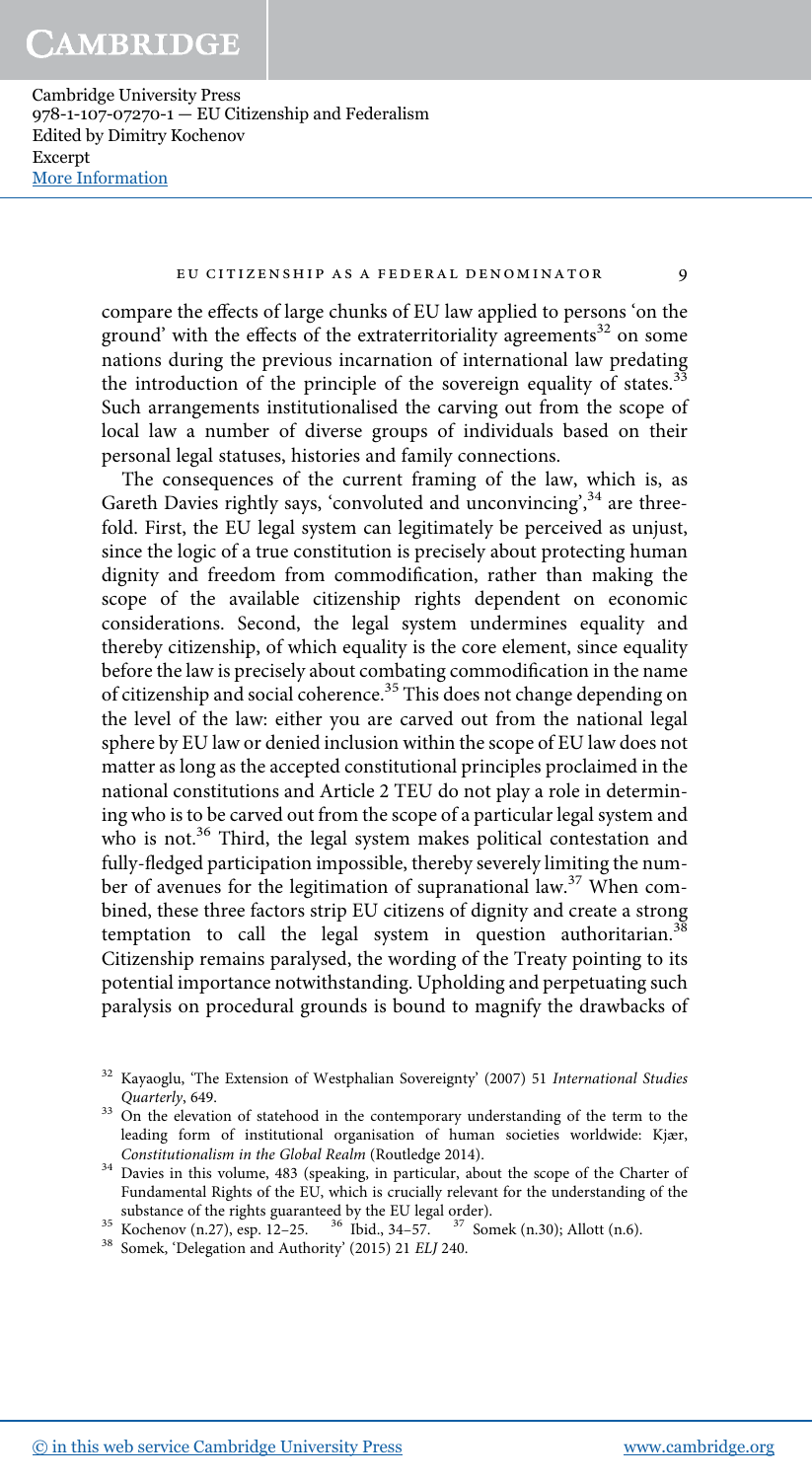10 **DIMITRY KOCHENOV** 

the status quo, thus exacerbating, rather than tackling the deficiencies in need of urgent attention.

## B Endowing EU Citizenship with a Structural Role

Claiming that the systematic denial of EU citizenship's theoretical importance undermines the coherence of the European edifice and harms the legitimacy of the Union is nothing new, per se. However – and this is the reason behind going to all the trouble of editing this work – some of the Court's relatively recent case law, especially Rottmann, Ruiz Zambrano and their progeny, to which the contributors to this volume appeal constantly throughout, have demonstrated a doctrinally solid logical opening up to the possibility of reconsidering the absolute domination of the Court's pre-citizenship internal market reasoning in a context where the formal legal status of EU citizenship has entered the Treaties.<sup>39</sup> This opening has ignited an overwhelming scholarly debate<sup>40</sup> and shone a ray of hope through a darkness that could be

<sup>40</sup> See, e.g., for a brief selection in this sea of reactions: Adam and Van Elsuwege, 'Citizenship Rights and the Federal Balance between the European Union and Its Member States' (2012) 37 ELRev 176; Tryfonidou, 'Redefining the Outer Boundaries of EU Law' (2012) 18 EPL 493; Nic Shuibhne, '(Some of) the Kids Are All Right' (2012) 49 CMLRev 349; Mengozzi, 'Zambrano, an Unexpected Ruling', in Cardonnel et al. (eds.) (n.7); Hailbronner and Thym, 'Annotation of Case C-34/09 Ruiz Zambrano' (2011) 48 CMLRev 1253; Jessurun d'Oliveira, 'Case C-135/08 Janko Rottman v. Freistaat Bayern Case Note 1' (2011) 7 EuConst 138; de Groot and Seling, 'Case C-135/08 Janko Rottman v. Freistaat Bayern Case Note 2' (2011) 7 EuConst 150; Van Elsuwege and Kochenov, 'On the Limits of Judicial Intervention' (2011) 13 EJML 443; Wiesbrock, 'Disentangling the "Union Citizenship Puzzle"?' (2011) 36 ELRev 861; Van Elsuwege, 'Case C-434/09, Shirley McCarthy' (2011) 7 EuConst 308; Hinajeros, 'Extending Citizenship and the Scope of EU Law' (2011) 70 Cambridge Law Journal 309; Palladino, 'Il Diritto di soggiorno nel "proprio" Stato membro' (2011) Studi sull'integrazione europea 311; Ankersmit and Geursen, 'Ruiz Zambrano: De interne situatie voorbij' (2011) Asiel & Migrantenrecht 156; Van Elsuwege, 'Shifting Boundaries?' (2011) 38 LIEI 263; Grand, 'Consécration d'un droit de séjour européen independent de la libre circulation' (2011) L'actualité juridique droit administratif 38; Houser, 'De la lutte contre les discriminations à rebours à la protection des droit fondamentaux par l'Union européenne' (2011) L'actualité juridique droit administratif 1084; Kochenov (n.15); de Groot, 'Overwegingen over de Janko Rottmann-beslissing van het Europese Hof van Justitie' (2010) Asiel & Migrantenrecht 293; Jessurun d'Oliveira, 'Ontkoppeling van nationaliteit en Unieburgerschap?' (2010) Nederlandsch Juristenblad 785; von Toggenburg, 'Zur Unionsbürgerschaft: Inwieweit entzieht sich ihr Entzug der Unionskontrolle?' (2010) European Law Reporter 165; Seling, 'Annotation: Case C-135/08, Janko Rottman' (2010) 17 MJ 470; Iglesias Sánchez, '¿Hacia una nueva relación entre la nacionalidad estatal y la cuidadanía europea?' (2010) 37 Revista de Derecho Comunitario Europeo 933.

<sup>39</sup> Kochenov and Plender (n.22).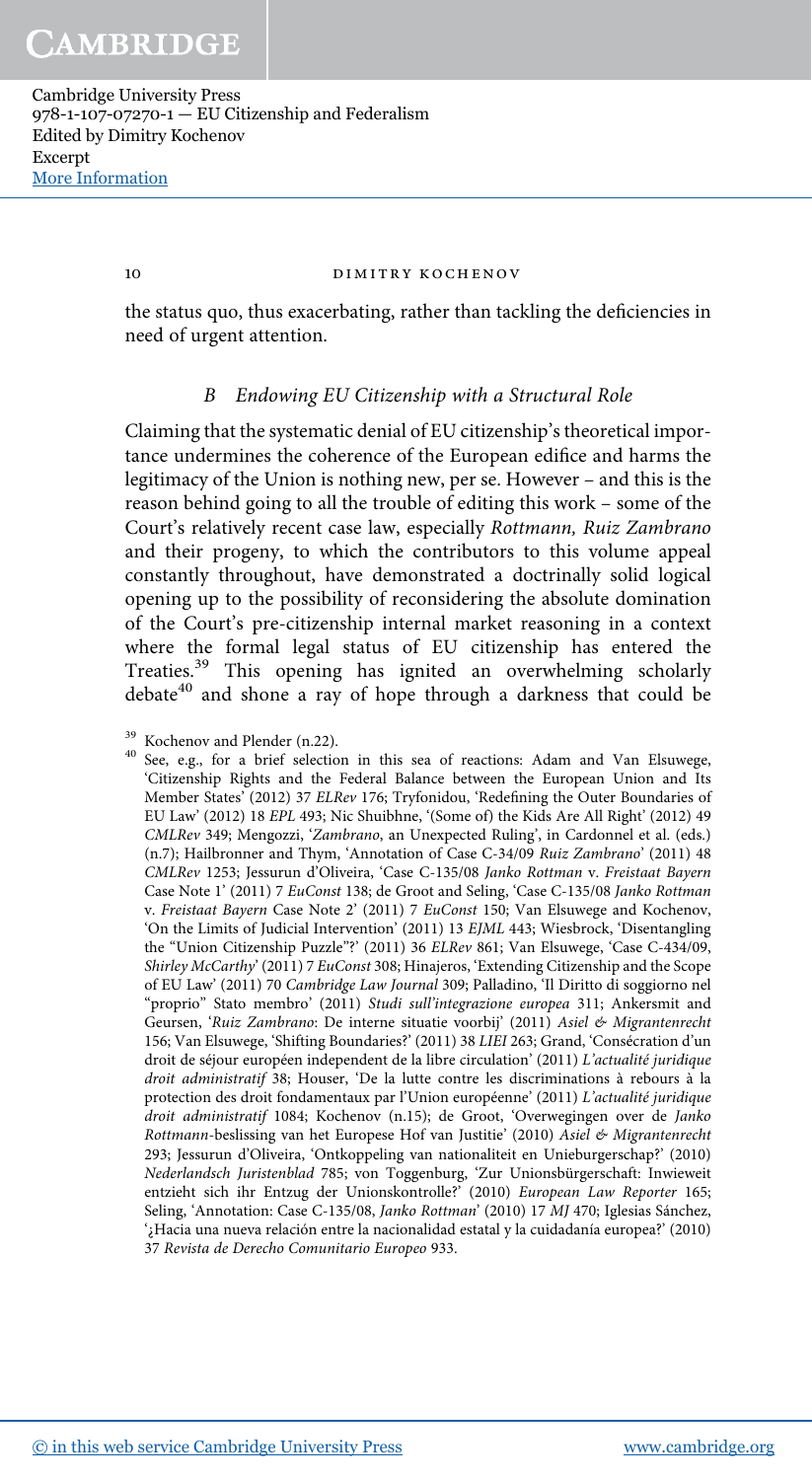#### EU CITIZENSHIP AS A FEDERAL DENOMINATOR 11

legitimately presented as fundamental incoherence, given the incompatibility of EU citizenship with the core aspects for determining jurisdiction in EU internal market law.<sup>41</sup>

EU citizenship status<sup>42</sup> and the rights of EU citizenship,  $43$  as such, with no regard to the traditional formalistic internal market triggers, such as cross-border situations,<sup>44</sup> could activate the supranational protection of EU citizens, elevating EU citizenship – however high the threshold required – to a federal denominator in the context of EU law, guiding the delimitation of powers between the EU and the Member States in concrete cases, thus doing the same job as the internal market's own theory of cross-border situations has always been doing in the EU, but in a more coherent, transparent, and ultimately convincing way.<sup>45</sup>

This opening has been extremely short-lived in practice:<sup>46</sup> the EU citizenship rights in question could apparently merely be confined to the need to guarantee the possibility of using the market freedoms in the future, particularly free movement rights.<sup>47</sup> The good news is, however, that as the case law develops, this opening has not gone anywhere in theory: the door is always open to use the 'substance of rights' of EU citizenship as a potential activator of the material scope of EU law.<sup>48</sup> It is quite natural in this respect that many fundamental rights should qualify in EU law as scope-defining citizenship rights,<sup>49</sup> it is only unclear, as yet, which ones.<sup>50</sup>

Now that the Court of Justice has definitely established two key approaches to the scope of EU law: through cross-border situations and through the essence of citizenship rights<sup>51</sup> – a reading of all the recent

- <sup>41</sup> As discussed in detail below: III.  $42$  C-135/08, Rottmann, para. 42.<br><sup>43</sup> C-34/09, Ruiz Zambrano, para. 42.  $44$  Cf. Lenaerts (n.9); Kochenov
- $44$  Cf. Lenaerts (n.9); Kochenov (n.9).
- <sup>45</sup> Iglesias Sánchez (n.7); Sharpston (n.7).
- $^{46}\,$  At least as far as the outcomes for the plaintiffs were concerned. Cf. Spaventa's chapter in this volume; Nic Shuibhne, 'Limits Rising, Duties Ascending' (2015) 52 CMLRev 889.
- <sup>47</sup> As argued by Lenaerts and Gutiérrez-Fons, in this volume.
- <sup>48</sup> See, e.g., C-165/14, Rendón Marín and C-304/14, C.S., Opinion of AG Szpunar, EU: C:2016:75.
- $49$  See the discussion in section II.C. below, and the literature in n.7. But see, Lenaerts and Gutiérrez-Fons in this volume.
- 50 Kochenov, 'The Right to Have *What* Rights?' (2013) 19 *ELJ* 502.
- <sup>51</sup> For a clear invocation of both in one paragraph, see, e.g., C-434/09, McCarthy, para. 53. The Court speaks of the effect 'of depriving Union citizens of the genuine enjoyment of the substance of the rights conferred by virtue of that status, or of impeding the exercise of their right of free movement and residence within the territory of the Member States' (providing, en passant, a seemingly misleading reading of C-148/02, Garcia Avello, EU: C:2003:539).